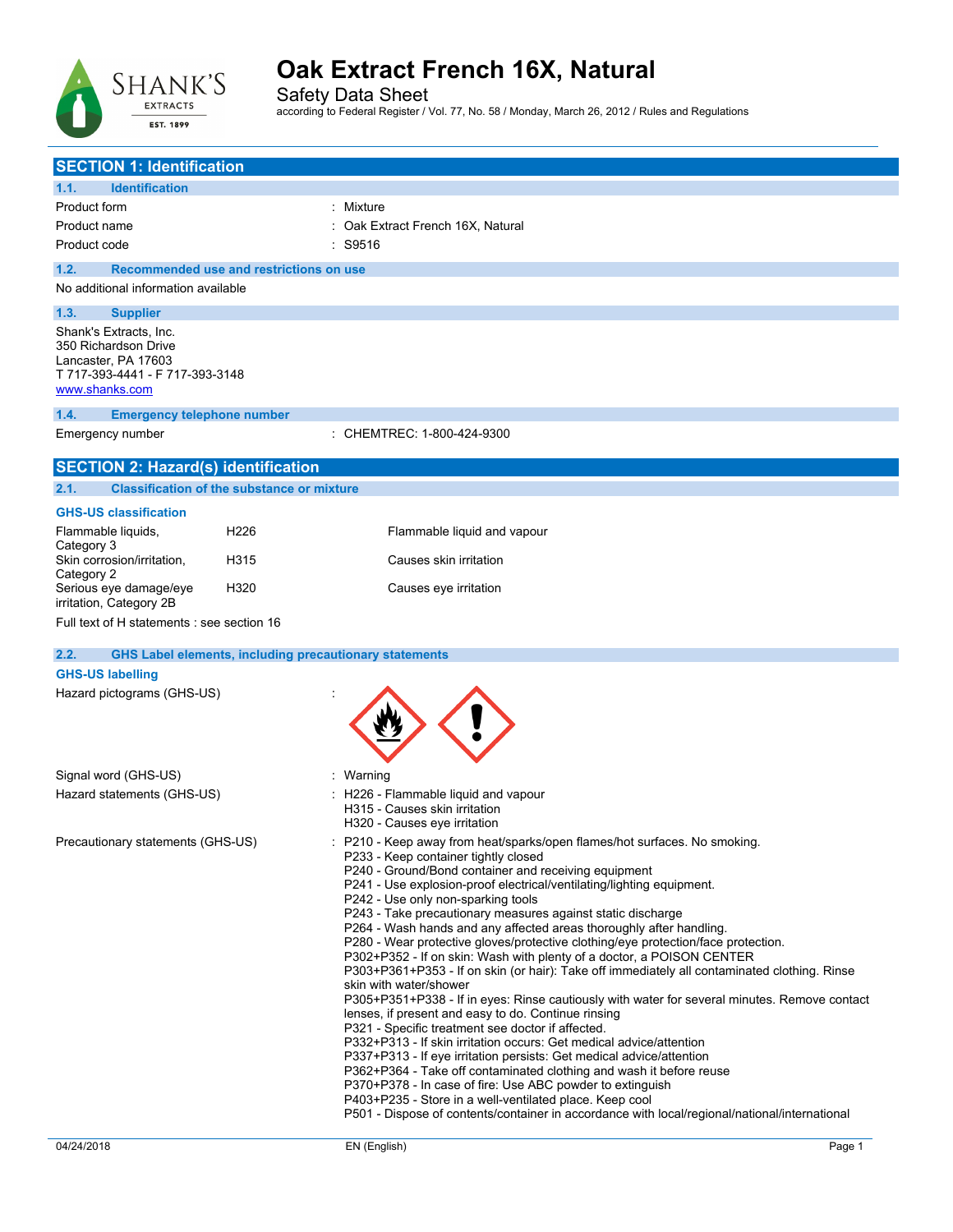## Safety Data Sheet

according to Federal Register / Vol. 77, No. 58 / Monday, March 26, 2012 / Rules and Regulations

|                                                                                            |                                                                 | regulations.                                                                               |                      |                                                                                                     |
|--------------------------------------------------------------------------------------------|-----------------------------------------------------------------|--------------------------------------------------------------------------------------------|----------------------|-----------------------------------------------------------------------------------------------------|
| 2.3.                                                                                       |                                                                 |                                                                                            |                      |                                                                                                     |
| Other hazards which do not result in classification<br>No additional information available |                                                                 |                                                                                            |                      |                                                                                                     |
| 2.4.<br><b>Unknown acute toxicity (GHS US)</b>                                             |                                                                 |                                                                                            |                      |                                                                                                     |
| Not applicable                                                                             |                                                                 |                                                                                            |                      |                                                                                                     |
| <b>SECTION 3: Composition/information on ingredients</b>                                   |                                                                 |                                                                                            |                      |                                                                                                     |
| 3.1.<br><b>Substance</b>                                                                   |                                                                 |                                                                                            |                      |                                                                                                     |
| Not applicable                                                                             |                                                                 |                                                                                            |                      |                                                                                                     |
| 3.2.<br><b>Mixture</b>                                                                     |                                                                 |                                                                                            |                      |                                                                                                     |
| <b>Name</b>                                                                                |                                                                 | <b>Product identifier</b>                                                                  | %                    | <b>GHS-US classification</b>                                                                        |
| trade name component*                                                                      |                                                                 | (CAS No) Trade Secret                                                                      | 10.34147222<br>42289 | Flam. Liq. 2, H225<br>Skin Irrit. 2, H315<br>Eye Irrit. 2B, H320<br>STOT SE 3, H335                 |
|                                                                                            |                                                                 | *Chemical name, CAS number and/or exact concentration have been withheld as a trade secret |                      |                                                                                                     |
| Full text of classification categories and H statements : see section 16                   |                                                                 |                                                                                            |                      |                                                                                                     |
| <b>SECTION 4: First-aid measures</b>                                                       |                                                                 |                                                                                            |                      |                                                                                                     |
| 4.1.<br><b>Description of first aid measures</b>                                           |                                                                 |                                                                                            |                      |                                                                                                     |
| First-aid measures after inhalation                                                        |                                                                 | : Remove person to fresh air and keep comfortable for breathing.                           |                      |                                                                                                     |
| First-aid measures after skin contact                                                      |                                                                 | irritation occurs: Get medical advice/attention.                                           |                      | Rinse skin with water/shower. Remove/Take off immediately all contaminated clothing. If skin        |
| First-aid measures after eye contact                                                       |                                                                 | do. Continue rinsing. If eye irritation persists: Get medical advice/attention.            |                      | Rinse cautiously with water for several minutes. Remove contact lenses, if present and easy to      |
| First-aid measures after ingestion                                                         |                                                                 | : Call a poison center or a doctor if you feel unwell.                                     |                      |                                                                                                     |
| 4.2.                                                                                       | Most important symptoms and effects (acute and delayed)         |                                                                                            |                      |                                                                                                     |
| Symptoms/injuries after skin contact                                                       | $:$ Irritation.                                                 |                                                                                            |                      |                                                                                                     |
| Symptoms/injuries after eye contact                                                        |                                                                 | $:$ Mild eye irritation.                                                                   |                      |                                                                                                     |
| 4.3.                                                                                       | Immediate medical attention and special treatment, if necessary |                                                                                            |                      |                                                                                                     |
| Treat symptomatically.                                                                     |                                                                 |                                                                                            |                      |                                                                                                     |
| <b>SECTION 5: Fire-fighting measures</b>                                                   |                                                                 |                                                                                            |                      |                                                                                                     |
| 5.1.                                                                                       | Suitable (and unsuitable) extinguishing media                   |                                                                                            |                      |                                                                                                     |
| Suitable extinguishing media                                                               |                                                                 | : Water spray. Dry powder. Foam. Carbon dioxide.                                           |                      |                                                                                                     |
| 5.2.                                                                                       | Specific hazards arising from the chemical                      |                                                                                            |                      |                                                                                                     |
| Fire hazard                                                                                |                                                                 | : Flammable liquid and vapour.                                                             |                      |                                                                                                     |
| Reactivity                                                                                 |                                                                 | : Flammable liquid and vapour.                                                             |                      |                                                                                                     |
| 5.3.                                                                                       | Special protective equipment and precautions for fire-fighters  |                                                                                            |                      |                                                                                                     |
| Protection during firefighting                                                             |                                                                 | apparatus. Complete protective clothing.                                                   |                      | : Do not attempt to take action without suitable protective equipment. Self-contained breathing     |
| <b>SECTION 6: Accidental release measures</b>                                              |                                                                 |                                                                                            |                      |                                                                                                     |
| 6.1.                                                                                       |                                                                 | Personal precautions, protective equipment and emergency procedures                        |                      |                                                                                                     |
| 6.1.1.<br>For non-emergency personnel                                                      |                                                                 |                                                                                            |                      |                                                                                                     |
| <b>Emergency procedures</b>                                                                |                                                                 | and eyes.                                                                                  |                      | : Ventilate spillage area. No open flames, no sparks, and no smoking. Avoid contact with skin       |
| 6.1.2.<br>For emergency responders<br>Protective equipment                                 |                                                                 | refer to section 8: "Exposure controls/personal protection".                               |                      | Do not attempt to take action without suitable protective equipment. For further information        |
| 6.2.<br><b>Environmental precautions</b><br>Avoid release to the environment.              |                                                                 |                                                                                            |                      |                                                                                                     |
| 6.3.<br>Methods for cleaning up                                                            | Methods and material for containment and cleaning up<br>waters. |                                                                                            |                      | Take up liquid spill into absorbent material. Notify authorities if product enters sewers or public |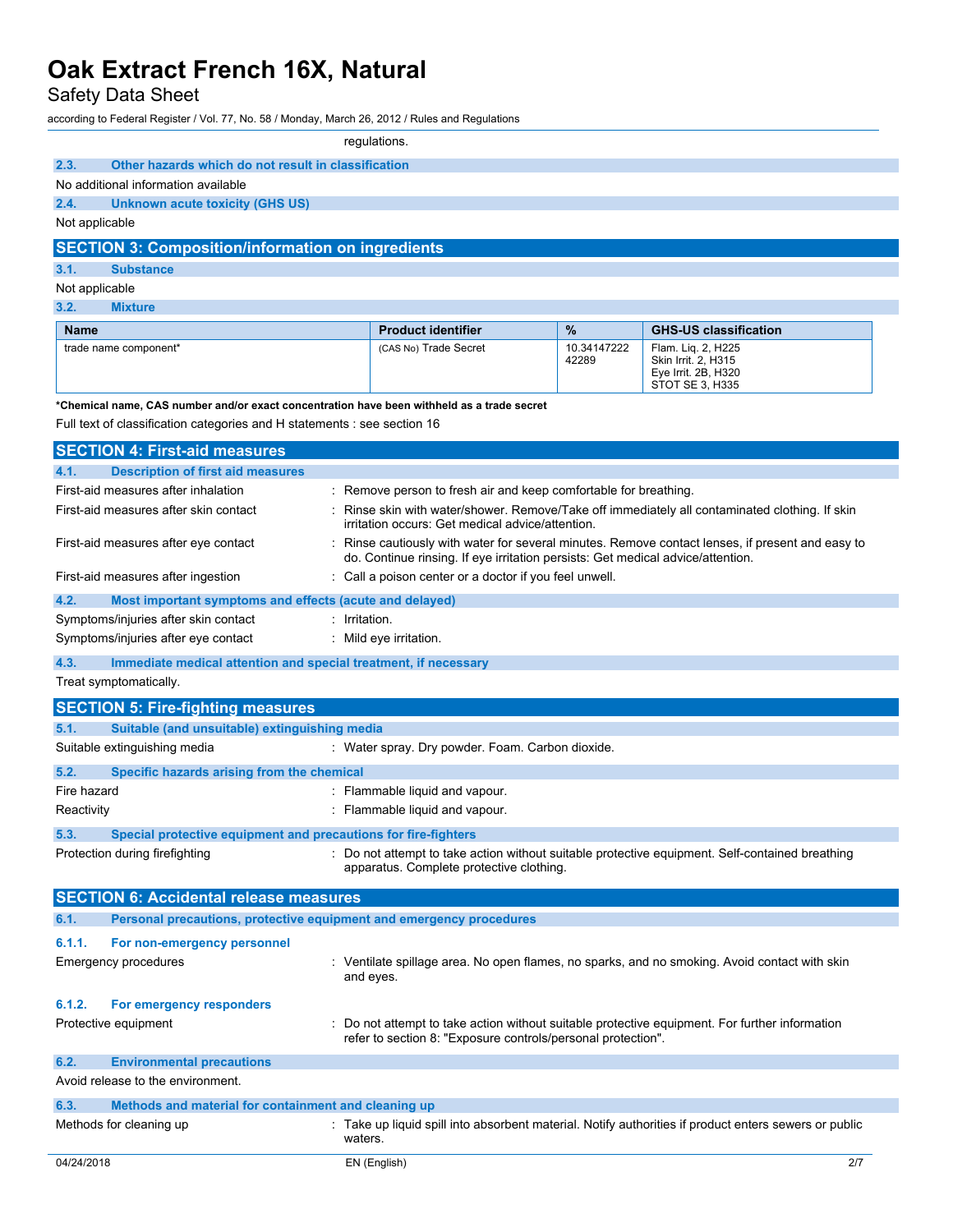## Safety Data Sheet

| according to Federal Register / Vol. 77, No. 58 / Monday, March 26, 2012 / Rules and Regulations                                 |                                                                                                                                                                                                                                                                                                                                                                                                                                                     |
|----------------------------------------------------------------------------------------------------------------------------------|-----------------------------------------------------------------------------------------------------------------------------------------------------------------------------------------------------------------------------------------------------------------------------------------------------------------------------------------------------------------------------------------------------------------------------------------------------|
| Other information                                                                                                                | : Dispose of materials or solid residues at an authorized site.                                                                                                                                                                                                                                                                                                                                                                                     |
| <b>Reference to other sections</b><br>6.4.                                                                                       |                                                                                                                                                                                                                                                                                                                                                                                                                                                     |
| For further information refer to section 13.                                                                                     |                                                                                                                                                                                                                                                                                                                                                                                                                                                     |
| <b>SECTION 7: Handling and storage</b>                                                                                           |                                                                                                                                                                                                                                                                                                                                                                                                                                                     |
| <b>Precautions for safe handling</b><br>7.1.                                                                                     |                                                                                                                                                                                                                                                                                                                                                                                                                                                     |
| Precautions for safe handling                                                                                                    | : Ensure good ventilation of the work station. Keep away from heat, hot surfaces, sparks, open<br>flames and other ignition sources. No smoking. Ground/bond container and receiving<br>equipment. Use only non-sparking tools. Take precautionary measures against static<br>discharge. Flammable vapours may accumulate in the container. Use explosion-proof<br>equipment. Wear personal protective equipment. Avoid contact with skin and eyes. |
| Hygiene measures                                                                                                                 | : Wash contaminated clothing before reuse. Do not eat, drink or smoke when using this product.<br>Always wash hands after handling the product.                                                                                                                                                                                                                                                                                                     |
| $\sim$ $\sim$<br>A constitution of the contractor and constitutional constitution of a constitution of the first constitution of |                                                                                                                                                                                                                                                                                                                                                                                                                                                     |

**7.2. Conditions for safe storage, including any incompatibilities** Technical measures **in the container and receiving equipment.**  $\cdot$  Ground/bond container and receiving equipment.

Storage conditions **in a well-ventilated place.** Keep cool. Keep container tightly closed.

## **SECTION 8: Exposure controls/personal protection**

**8.1. Control parameters**

| trade name component |                                        |                        |
|----------------------|----------------------------------------|------------------------|
| <b>ACGIH</b>         | ACGIH STEL (ppm)                       | $1000$ ppm             |
| <b>OSHA</b>          | OSHA PEL (TWA) (mg/m <sup>3</sup> )    | 1900 mg/m <sup>3</sup> |
| <b>OSHA</b>          | OSHA PEL (TWA) (ppm)                   | $1000$ ppm             |
| <b>IDLH</b>          | US IDLH (ppm)                          | 3300 ppm (10% LEL)     |
| <b>NIOSH</b>         | NIOSH REL $(TWA)$ (mg/m <sup>3</sup> ) | 1900 mg/m <sup>3</sup> |
| <b>NIOSH</b>         | NIOSH REL (TWA) (ppm)                  | $1000$ ppm             |

| 8.2. | Appropriate engineering controls                                    |                                                                                       |
|------|---------------------------------------------------------------------|---------------------------------------------------------------------------------------|
|      | Appropriate engineering controls<br>Environmental exposure controls | : Ensure good ventilation of the work station.<br>: Avoid release to the environment. |
|      |                                                                     |                                                                                       |

**8.3. Individual protection measures/Personal protective equipment**

#### **Hand protection:**

Protective gloves

#### **Eye protection:**

Safety glasses

#### **Skin and body protection:**

Wear suitable protective clothing

**Respiratory protection:**

In case of insufficient ventilation, wear suitable respiratory equipment

| <b>SECTION 9: Physical and chemical properties</b>            |                     |  |
|---------------------------------------------------------------|---------------------|--|
| 9.1.<br>Information on basic physical and chemical properties |                     |  |
| Physical state                                                | $:$ Liquid          |  |
| Colour                                                        | : dark brown        |  |
| Odour                                                         | : Smoke Woody       |  |
| Odour threshold                                               | : No data available |  |
| pH                                                            | : No data available |  |
| Melting point                                                 | $:$ Not applicable  |  |
| Freezing point                                                | : No data available |  |
|                                                               |                     |  |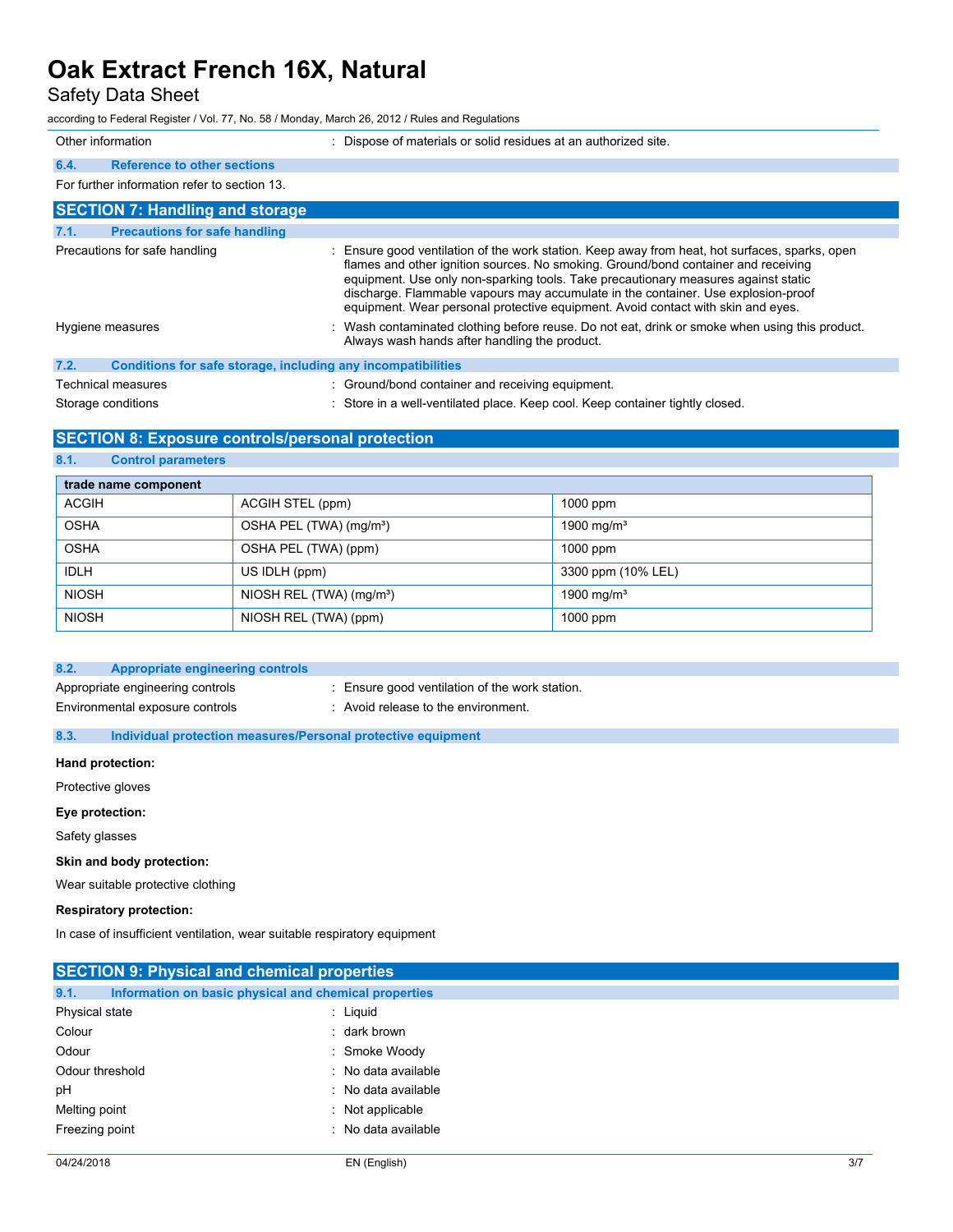## Safety Data Sheet

according to Federal Register / Vol. 77, No. 58 / Monday, March 26, 2012 / Rules and Regulations

| Boiling point                              | No data available |
|--------------------------------------------|-------------------|
| Flash point                                | $\div$ 24.5 °C    |
| Relative evaporation rate (butylacetate=1) | No data available |
| Flammability (solid, gas)                  | Not applicable.   |
| Vapour pressure                            | No data available |
| Relative vapour density at 20 °C           | No data available |
| Relative density                           | No data available |
| Solubility                                 | No data available |
| Log Pow                                    | No data available |
| Auto-ignition temperature                  | No data available |
| Decomposition temperature                  | No data available |
| Viscosity, kinematic                       | No data available |
| Viscosity, dynamic                         | No data available |
| Explosive limits                           | No data available |
| <b>Explosive properties</b>                | No data available |
| Oxidising properties                       | No data available |
|                                            |                   |

**9.2. Other information**

No additional information available

| <b>SECTION 10: Stability and reactivity</b>                                                     |                                                                                                      |
|-------------------------------------------------------------------------------------------------|------------------------------------------------------------------------------------------------------|
| <b>Reactivity</b><br>10.1.                                                                      |                                                                                                      |
| Flammable liquid and vapour.                                                                    |                                                                                                      |
| 10.2.<br><b>Chemical stability</b>                                                              |                                                                                                      |
| Stable under normal conditions.                                                                 |                                                                                                      |
| 10.3.<br><b>Possibility of hazardous reactions</b>                                              |                                                                                                      |
| No dangerous reactions known under normal conditions of use.                                    |                                                                                                      |
| 10.4.<br><b>Conditions to avoid</b>                                                             |                                                                                                      |
| Avoid contact with hot surfaces. Heat. No flames, no sparks. Eliminate all sources of ignition. |                                                                                                      |
| 10.5.<br><b>Incompatible materials</b>                                                          |                                                                                                      |
| No additional information available                                                             |                                                                                                      |
| <b>Hazardous decomposition products</b><br>10.6.                                                |                                                                                                      |
|                                                                                                 | Under normal conditions of storage and use, hazardous decomposition products should not be produced. |
| <b>SECTION 11: Toxicological information</b>                                                    |                                                                                                      |
| Information on toxicological effects<br>11.1.                                                   |                                                                                                      |
| Acute toxicity                                                                                  | : Not classified                                                                                     |
| trade name component                                                                            |                                                                                                      |
| LD50 oral rat                                                                                   | 7060 mg/kg                                                                                           |
| LC50 inhalation rat (mg/l)                                                                      | 124.7 mg/l/4h                                                                                        |
| Skin corrosion/irritation                                                                       | Causes skin irritation.                                                                              |
| Serious eye damage/irritation                                                                   | Causes eye irritation.                                                                               |
| Respiratory or skin sensitisation                                                               | Not classified                                                                                       |
| Germ cell mutagenicity                                                                          | Not classified                                                                                       |
| Carcinogenicity                                                                                 | Not classified                                                                                       |
| trade name component                                                                            |                                                                                                      |
| IARC group                                                                                      | 1 - Carcinogenic to humans                                                                           |
| In OSHA Hazard Communication Carcinogen<br>list                                                 | Yes                                                                                                  |
| Reproductive toxicity                                                                           | Not classified                                                                                       |
| Specific target organ toxicity (single exposure)                                                | Not classified                                                                                       |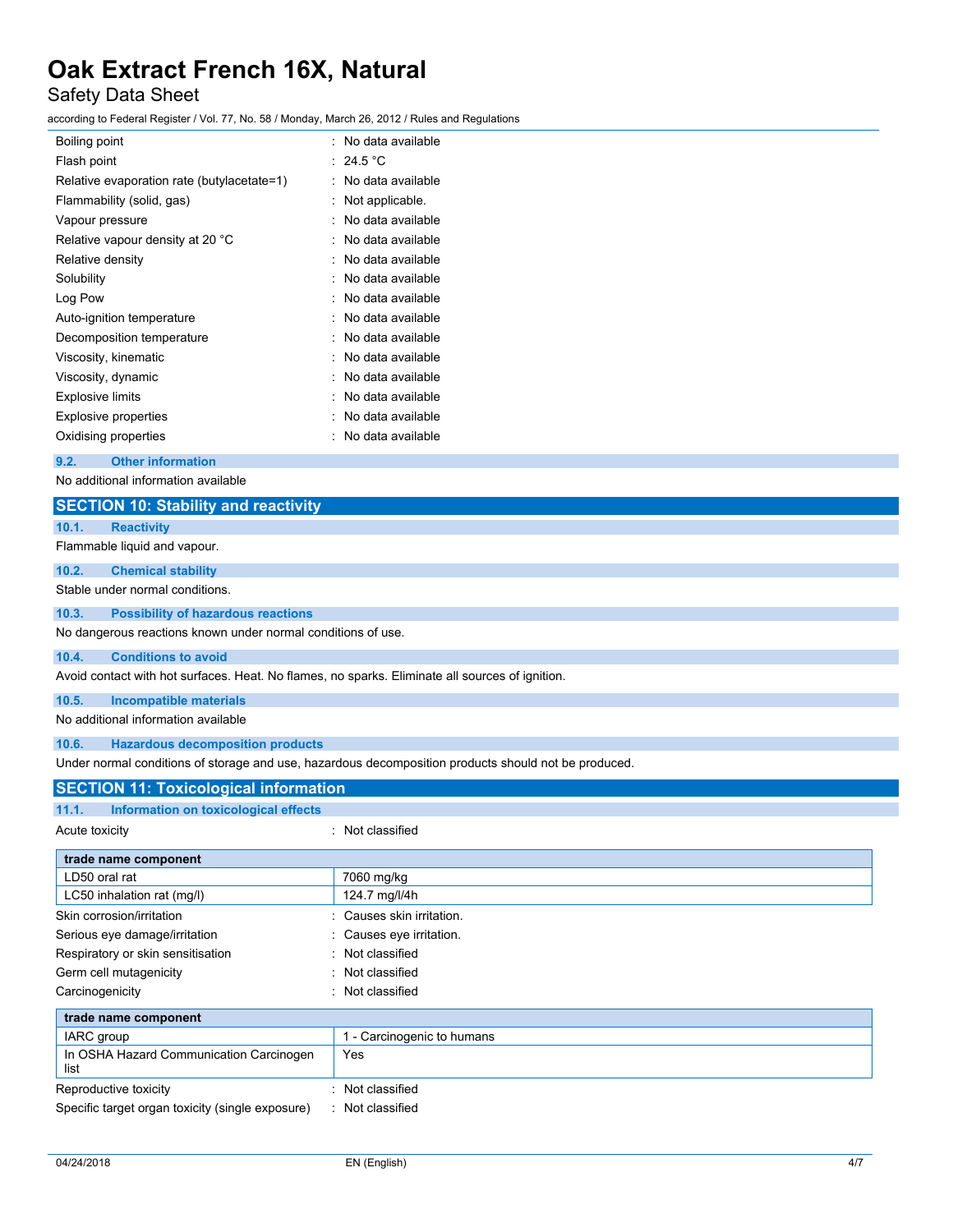## Safety Data Sheet

according to Federal Register / Vol. 77, No. 58 / Monday, March 26, 2012 / Rules and Regulations

| Specific target organ toxicity (repeated<br>exposure)                       | : Not classified                          |
|-----------------------------------------------------------------------------|-------------------------------------------|
| Aspiration hazard                                                           | : Not classified                          |
| Symptoms/injuries after skin contact<br>Symptoms/injuries after eye contact | $:$ Irritation.<br>: Mild eye irritation. |

| <b>SECTION 12: Ecological information</b> |                                                                                                                           |
|-------------------------------------------|---------------------------------------------------------------------------------------------------------------------------|
| 12.1.<br><b>Toxicity</b>                  |                                                                                                                           |
| Ecology - general                         | : The product is not considered harmful to aguatic organisms or to cause long-term adverse<br>effects in the environment. |
| trade name component                      |                                                                                                                           |
| LC50 fishes 1                             | 12.0 - 16.0 ml/l (Exposure time: 96 h - Species: Oncorhynchus mykiss [static])                                            |
| EC50 Daphnia 1                            | 9268 - 14221 mg/l (Exposure time: 48 h - Species: Daphnia magna)                                                          |

LC50 fish 2 <br> 2 100 mg/l (Exposure time: 96 h - Species: Pimephales promelas [static])

EC50 Daphnia 2 2 mg/l (Exposure time: 48 h - Species: Daphnia magna [Static])

### **12.2. Persistence and degradability**

No additional information available

### **12.3. Bioaccumulative potential**

| trade name component |                                     |         |  |
|----------------------|-------------------------------------|---------|--|
| Log Pow              |                                     | $-0.32$ |  |
| 12.4.                | <b>Mobility in soil</b>             |         |  |
|                      | No additional information available |         |  |

### **12.5. Other adverse effects**

No additional information available

| <b>SECTION 13: Disposal considerations</b> |                                                                                               |  |
|--------------------------------------------|-----------------------------------------------------------------------------------------------|--|
| 13.1.<br><b>Disposal methods</b>           |                                                                                               |  |
| Waste treatment methods                    | : Dispose of contents/container in accordance with licensed collector's sorting instructions. |  |
| Additional information                     | : Flammable vapours may accumulate in the container.                                          |  |
| <b>SECTION 14: Transport information</b>   |                                                                                               |  |
| <b>Department of Transportation (DOT)</b>  |                                                                                               |  |
| In accordance with DOT                     |                                                                                               |  |
| Transport desument description             | $\cdot$ IBI4407 Extracts flowarias liquid 2 III                                               |  |

| Transport document description | : UN1197 Extracts, flavoring, liquid, 3, III                    |
|--------------------------------|-----------------------------------------------------------------|
| UN-No.(DOT)                    | : UN1197                                                        |
| Proper Shipping Name (DOT)     | : Extracts, flavoring, liquid                                   |
| Class (DOT)                    | : 3 - Class 3 - Flammable and combustible liquid 49 CFR 173.120 |
| Packing group (DOT)            | : III - Minor Danger                                            |
| Hazard labels (DOT)            | : 3 - Flammable liquid                                          |
|                                | <b>FLAMMABLE LIQUID</b>                                         |

| DOT Packaging Non Bulk (49 CFR 173.xxx) | $\therefore$ 203 |
|-----------------------------------------|------------------|
| DOT Packaging Bulk (49 CFR 173.xxx)     | : 242            |

 $\therefore$  203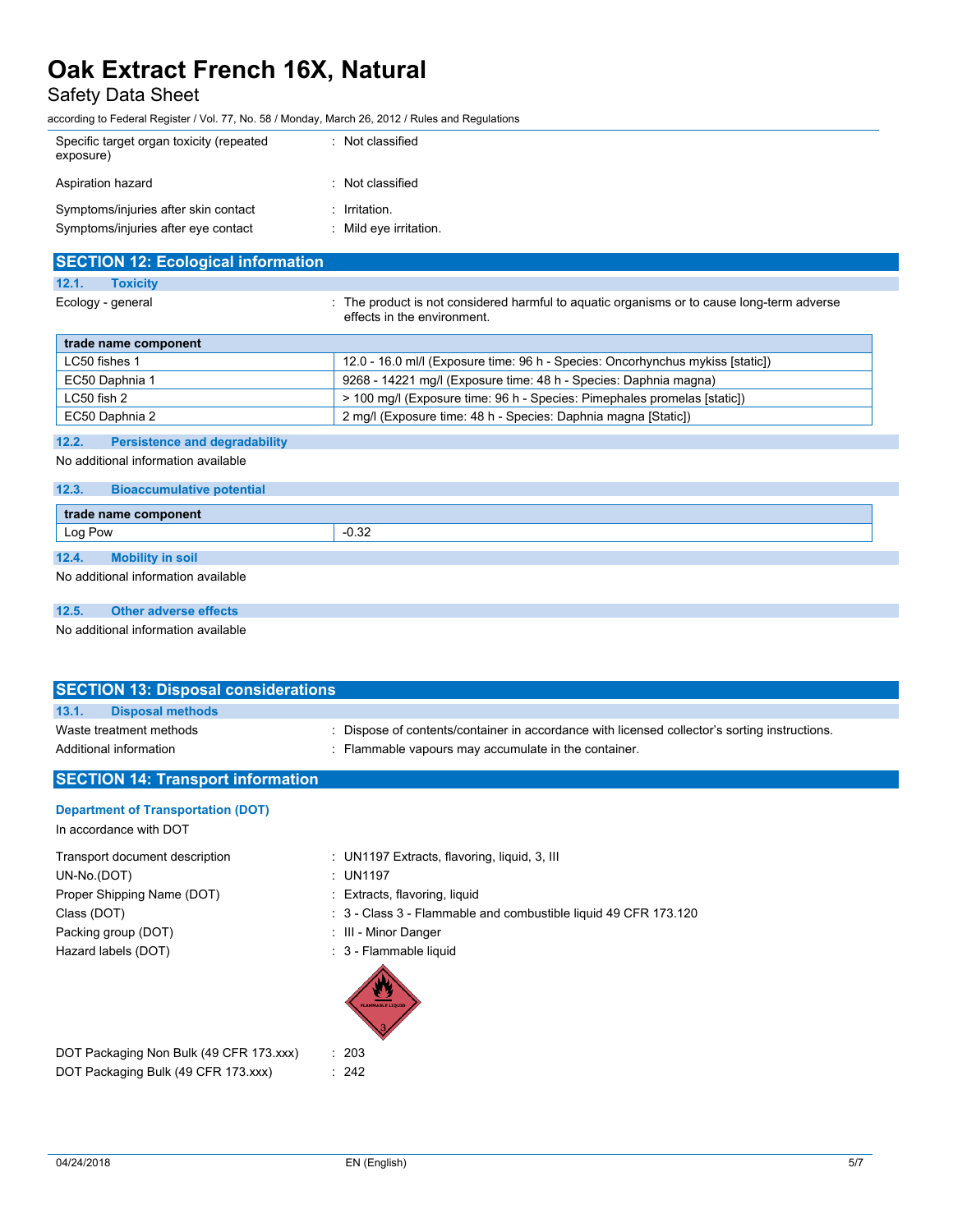Safety Data Sheet

according to Federal Register / Vol. 77, No. 58 / Monday, March 26, 2012 / Rules and Regulations

| DOT Special Provisions (49 CFR 172.102)                                    | B1 - If the material has a flash point at or above 38 C (100 F) and below 93 C (200 F), then the<br>bulk packaging requirements of 173.241 of this subchapter are applicable. If the material has a<br>flash point of less than 38 C (100 F), then the bulk packaging requirements of 173.242 of this<br>subchapter are applicable.<br>IB3 - Authorized IBCs: Metal (31A, 31B and 31N); Rigid plastics (31H1 and 31H2); Composite<br>(31HZ1 and 31HA2, 31HB2, 31HN2, 31HD2 and 31HH2). Additional Requirement: Only liquids<br>with a vapor pressure less than or equal to 110 kPa at 50 C (1.1 bar at 122 F), or 130 kPa at 55<br>C (1.3 bar at 131 F) are authorized, except for UN2672 (also see Special Provision IP8 in Table<br>2 for UN2672).<br>T2 - 1.5 178.274(d)(2) Normal 178.275(d)(3)<br>TP1 - The maximum degree of filling must not exceed the degree of filling determined by the<br>following: Degree of filling = $97 / (1 + a (tr - tf))$ Where: tr is the maximum mean bulk<br>temperature during transport, and tf is the temperature in degrees celsius of the liquid during<br>filling. |
|----------------------------------------------------------------------------|-----------------------------------------------------------------------------------------------------------------------------------------------------------------------------------------------------------------------------------------------------------------------------------------------------------------------------------------------------------------------------------------------------------------------------------------------------------------------------------------------------------------------------------------------------------------------------------------------------------------------------------------------------------------------------------------------------------------------------------------------------------------------------------------------------------------------------------------------------------------------------------------------------------------------------------------------------------------------------------------------------------------------------------------------------------------------------------------------------------------|
| DOT Packaging Exceptions (49 CFR 173.xxx)                                  | : 150                                                                                                                                                                                                                                                                                                                                                                                                                                                                                                                                                                                                                                                                                                                                                                                                                                                                                                                                                                                                                                                                                                           |
| DOT Quantity Limitations Passenger aircraft/rail : 60 L<br>(49 CFR 173.27) |                                                                                                                                                                                                                                                                                                                                                                                                                                                                                                                                                                                                                                                                                                                                                                                                                                                                                                                                                                                                                                                                                                                 |
| DOT Quantity Limitations Cargo aircraft only (49 : 220 L<br>CFR 175.75)    |                                                                                                                                                                                                                                                                                                                                                                                                                                                                                                                                                                                                                                                                                                                                                                                                                                                                                                                                                                                                                                                                                                                 |
| DOT Vessel Stowage Location                                                | : A - The material may be stowed "on deck" or "under deck" on a cargo vessel and on a<br>passenger vessel.                                                                                                                                                                                                                                                                                                                                                                                                                                                                                                                                                                                                                                                                                                                                                                                                                                                                                                                                                                                                      |
| Emergency Response Guide (ERG) Number                                      | : 127                                                                                                                                                                                                                                                                                                                                                                                                                                                                                                                                                                                                                                                                                                                                                                                                                                                                                                                                                                                                                                                                                                           |
| Other information                                                          | : No supplementary information available.                                                                                                                                                                                                                                                                                                                                                                                                                                                                                                                                                                                                                                                                                                                                                                                                                                                                                                                                                                                                                                                                       |
| <b>TDG</b>                                                                 |                                                                                                                                                                                                                                                                                                                                                                                                                                                                                                                                                                                                                                                                                                                                                                                                                                                                                                                                                                                                                                                                                                                 |
| <b>Transport by sea</b>                                                    |                                                                                                                                                                                                                                                                                                                                                                                                                                                                                                                                                                                                                                                                                                                                                                                                                                                                                                                                                                                                                                                                                                                 |
| <b>Air transport</b>                                                       |                                                                                                                                                                                                                                                                                                                                                                                                                                                                                                                                                                                                                                                                                                                                                                                                                                                                                                                                                                                                                                                                                                                 |
| Transport document description (IATA)                                      | : UN 1197 Extracts, flavouring, liquid, 3, III                                                                                                                                                                                                                                                                                                                                                                                                                                                                                                                                                                                                                                                                                                                                                                                                                                                                                                                                                                                                                                                                  |
| UN-No.(IATA)                                                               | : 1197                                                                                                                                                                                                                                                                                                                                                                                                                                                                                                                                                                                                                                                                                                                                                                                                                                                                                                                                                                                                                                                                                                          |
| Proper Shipping Name (IATA)                                                | Extracts, flavouring, liquid                                                                                                                                                                                                                                                                                                                                                                                                                                                                                                                                                                                                                                                                                                                                                                                                                                                                                                                                                                                                                                                                                    |
| Class (IATA)                                                               | : 3 - Flammable Liquids                                                                                                                                                                                                                                                                                                                                                                                                                                                                                                                                                                                                                                                                                                                                                                                                                                                                                                                                                                                                                                                                                         |
| Packing group (IATA)                                                       | : III - Minor Danger                                                                                                                                                                                                                                                                                                                                                                                                                                                                                                                                                                                                                                                                                                                                                                                                                                                                                                                                                                                                                                                                                            |
| <b>SECTION 15: Regulatory information</b>                                  |                                                                                                                                                                                                                                                                                                                                                                                                                                                                                                                                                                                                                                                                                                                                                                                                                                                                                                                                                                                                                                                                                                                 |

| <b>PLOTION TO. INGUILLOTY II</b> |  |  |  |
|----------------------------------|--|--|--|
|                                  |  |  |  |
|                                  |  |  |  |

**15.1. US Federal regulations**

#### **trade name component**

Listed on the United States TSCA (Toxic Substances Control Act) inventory

### **15.2. International regulations**

### **CANADA**

**trade name component**

Listed on the Canadian DSL (Domestic Sustances List)

#### **EU-Regulations**

**trade name component**

Listed on the EEC inventory EINECS (European Inventory of Existing Commercial Chemical Substances)

### **National regulations**